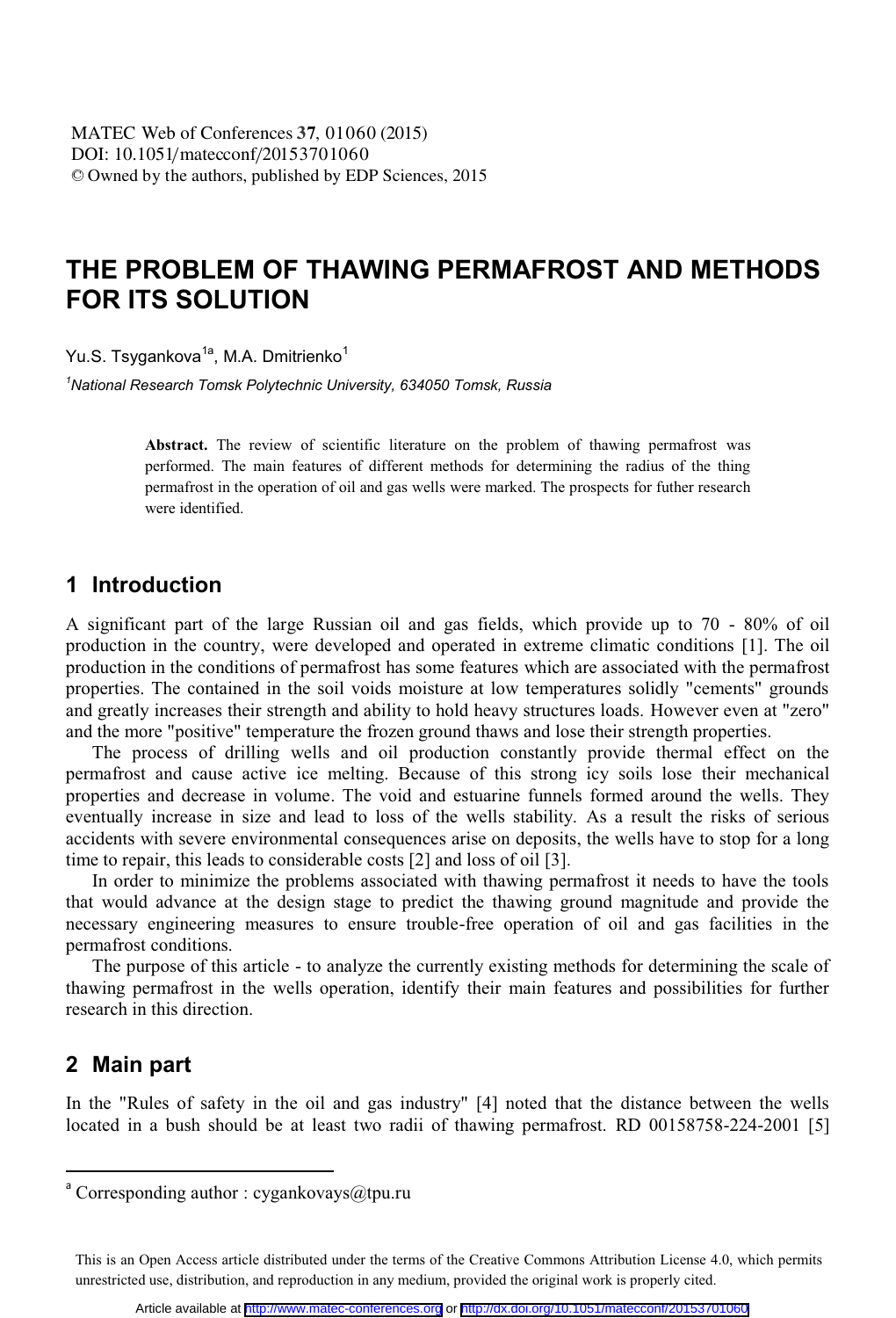regulates the minimum distance between wells in the battery should be 1.2 times larger than the area of thawing permafrost for the 20 years of wells operation. According to the norms of fire safety this distance should be maintained at a level not less than 20 m. Hence the present regulatory framework determines only the principle of the distance selection between the wells located in a bush Hence, the present regulatory framework determines a principle of selection of the distance between the wells located in a bush and does not provide strict recommendations to determine the radius of thawing permafrost for the fields life. The absence of official method for calculating the thawing radius, taking into account the complexity of the many geophysical factors that affect the processes of heat and mass transfer in multi-layer frozen soil, as well as the diversity of approaches to the solution of Stefan problem are of interest from many researchers [1-3, 6-13].

The common feature of most of the known scientific papers [1, 3, 6 - 10 etc.], devoted to the study of thawing permafrost processes around the wells, is the assumption that only conductive heat transfer in a porous medium within the thawed and frozen areas. As a rule, the energy flow in rocks along the well axis is neglected [11]. The second common feature is that the thermal characteristics of freshwater ice are used to calculate the temperature field of permafrost rocks. It is thought [11], that salty ice for one to two years becomes almost unleavened, whereas, prediction calculation thawing of the radii around the wells is carried out usually at intervals of 30 years. The problem of determining the radius of thawing permafrost on the single well is most common [1, 7, 9 - 11 etc.].

For example, I. Yu. Bykov and his colleagues used [10] one-dimensional model of the phase transformation process of soils to study the thermal regime of a single well. A rock layer subject to seasonal fluctuations of temperatures divided on two zones (frozen and thawed) with different thermal properties. The important result of [10] is the dependence of the interface between the melt and the permafrost on the time of well operation (fig. 1).



**Figure 1.** The interface moving between the melt and the permafrost [10]: 2 – the moving of front coordinates "permafrost - thawed rock" taking into account phase transformations, 4 - the same without heat consumption on phase transformations

The comparison of the curve 2 to curve 4, which does not account for the heat loss on the phase transformation (fig.1), allows to conclude about significant influence on the thawing permafrost dynamics of phase transformation. In particular, the thawing front position without phase transformations more than 3 times higher than the value obtained by taking into account the heat loss on the phase transition in permafrost [10].

D.V. Sheveleva solved conjugated problem. It was shown [3] that the dynamic level is one of the factors that significantly affect the thermal calculation of well. In terms of heat transfer it is very important that is in the space between the well and the rocks - gas or oil. The gases have a lower thermal conductivity as compared with liquids. Therefore, the associated petroleum gas that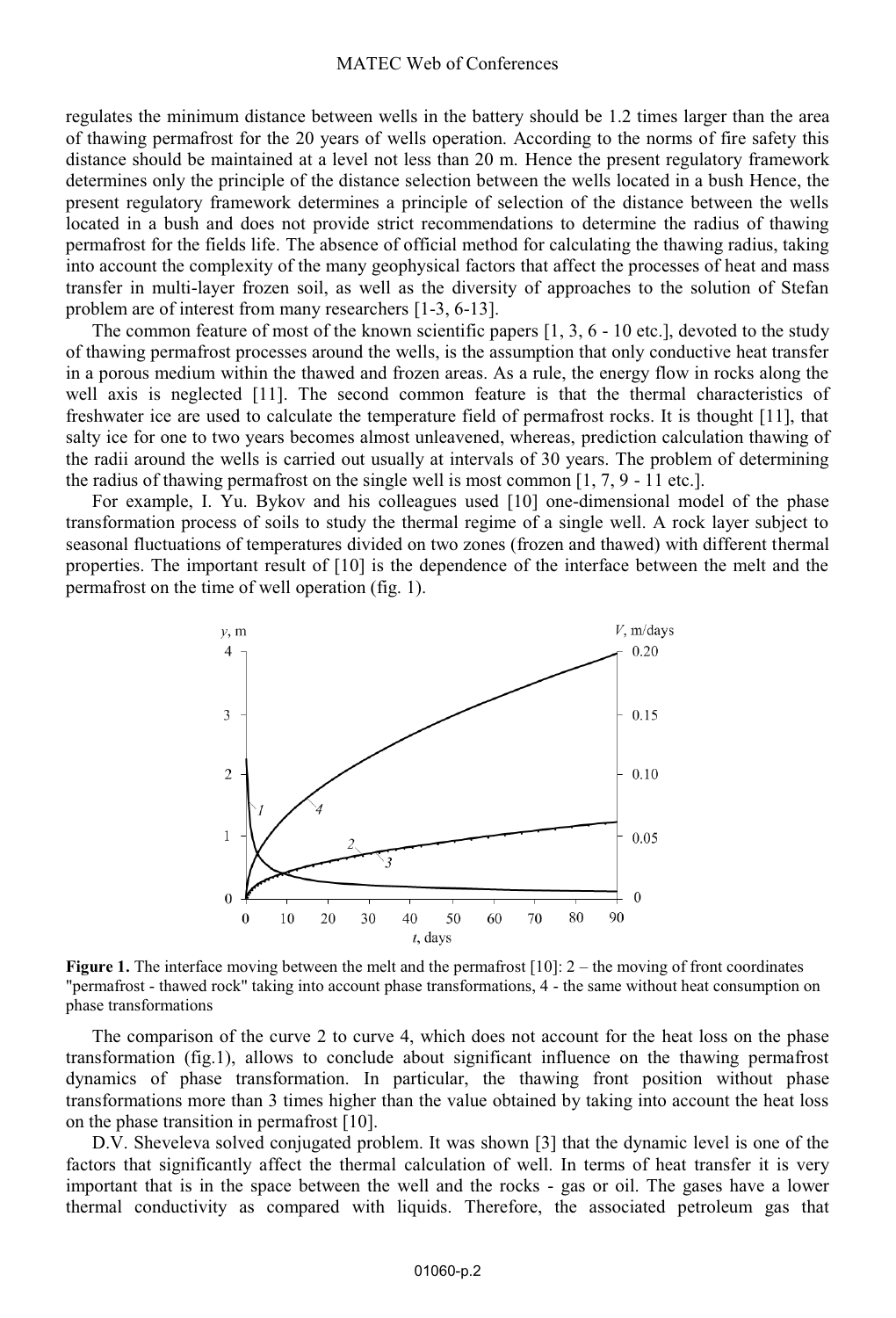#### Smart Grids 2015

accumulates in the space between the well and the permafrost is a heat insulator. It can be seen (fig.2), that the oil temperature change when moving from the bottom to the mouth occurs less intensively when the space behind the well contains a gas (curve 1). On the contrary, the zero dynamic level (the space behind the well is completely filled with oil) the temperature drop most significantly (curve 5). At the interface of gas and oil in the space behind wells (curves 2 ... 4) has a pronounced kink, which is caused by a significant difference between the coefficients of thermal conductivity of oil and gas.<br>  $0 \t 10 \t 20 \t 30 \t 40 \t 50 \t 60 \t 70 \t 80 \t 90 \t 100 \t \t 1\t \t 1\t \t 1\t \t 1\t \t 1\t \t 1\t \t 1\t \t 1\t \t 1\t \t 1\t \t$ 



**Figure 2.** The temperature drop of oil along the well [3]: 1 - at the dynamic level of 2,800 m 2 - at 1400 m 3 - at 800 m, four - at 400 m 5 - at 0

Recently (due to the massive proliferation of cluster drilling method) interest is the study of the processes combined effects of two or more wells in permafrost. Due to the influence of temperature fields from nearby wells radius thawing in the case of the two wells is significantly different from the system with a single well. As shown in [3] under identical conditions the thawing radius of the one well may reach 2.25 m in 3 years. The thawing zone is a circle. In the case of two wells as a result of superposition their temperature fields thawing area takes an elongated shape in the neighboring well and size of the thawing zone has reached 2.25 m for 1 year 11 months.

The scientists from the Institute of Earth's Cryosphere Russian Academy of Sciences have led the numerical solution results [6] of the Stefan problem for the two wells in the three-dimensional setting. Heat generation or absorption during the phase transformation was taken into account by adding nonstationary heat equation concentrated heat capacity at the border of phase transition.

The authors [6] neglected by cooling produced gas when lifting it from the bottom to the mouth due to thermal loss and Joule-Thomson effect. But, as shown in [3, 12], the temperature drop can significantly influence the thawing radius of permafrost around the well. In addition, the upper boundary of the solution [6] thermal conductivity and temperature of the surrounding air, which, in fact, essentially depend on the seasonal changes in the weather and snow cover were set constant. Also, the authors [6] did not take into account the heterogeneity of rocks occurrence and changing their thermal characteristics. Therefore the presented thawing zone around the wells have a smooth shape (fig. 3).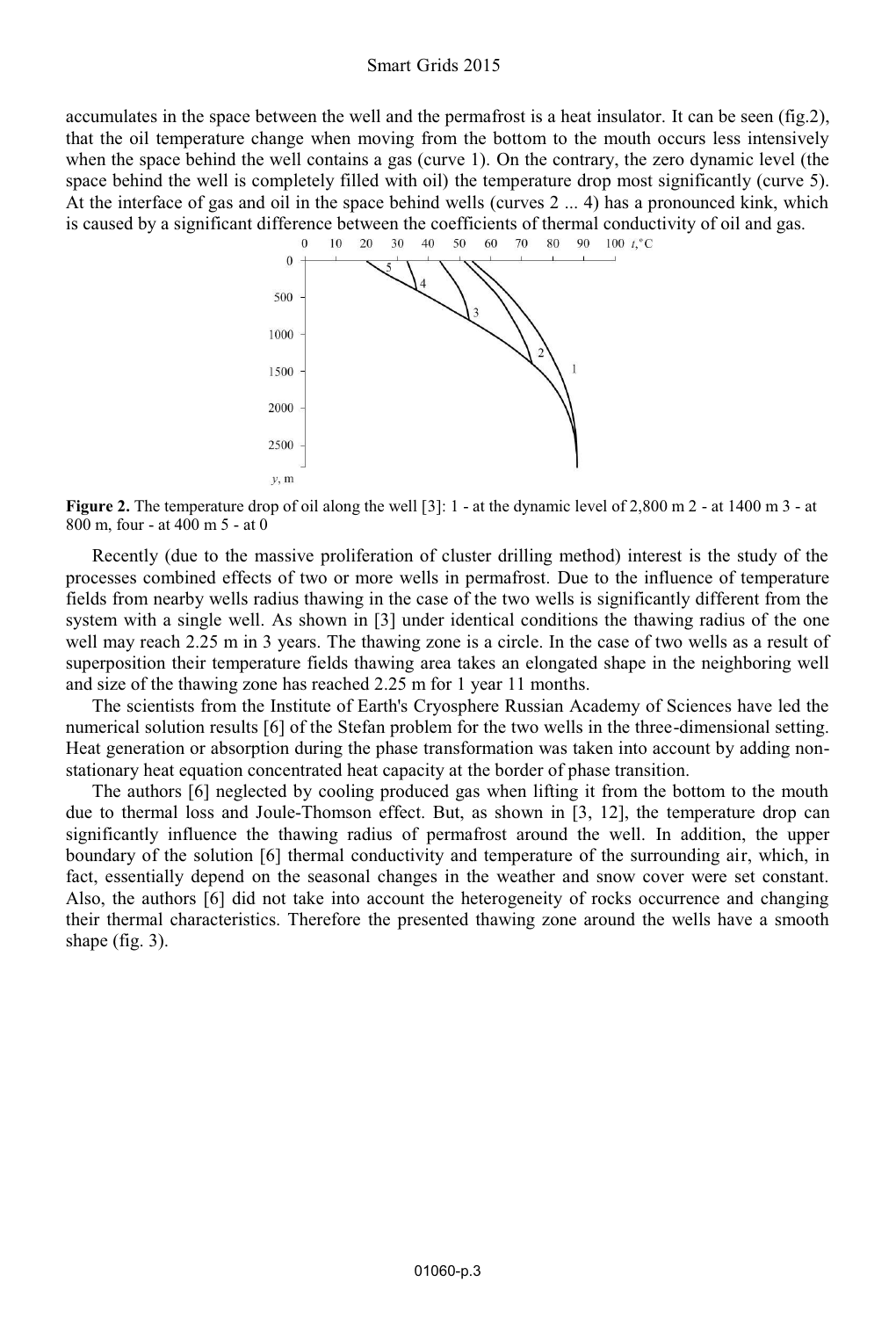#### MATEC Web of Conferences



**Figure 3.** The temperature field in the plane of two wells at different times [6]:  $a - 10$  years,  $b - 25$  years,  $c - 40$ years, d- 50 years

The results obtained in [6], illustrated (fig. 3), that the thermal interaction wells - largely nonstationary process. This follows from the form of the merger of two boundaries of taliks, which in its central part has a sharp kink indicating nonstationarity (fig. 3b, 3c). Further merger of talik (fig. 3d) is characterized by slowing down movement of the phase boundary and the transition process in the quasi-stationary mode. Therefore, the boundary merger of talik over a sufficiently long period of time (fig. 3d) becomes a smooth convex shape similar to a stationary curve.

Quasistationary methods typically do not account for the heat loss for heating rock. Therefore, they understate the rate of thawing and do not give relevant real practice smooth shape of the phase boundary between the wells on the main period of time (fig. 3d).

The calculation model of researchers from the Institute of Mathematics and Mechanics of Russian Academy of Sciences [2] takes into account a significant group of factors influencing the processes of heat and mass transfer in the system "well-permafrost": inhomogeneity of the thermal parameters of soil depth, the effect of the heat absorption in phase transitions in permafrost, seasonal changes in air temperature, the presence on the surface of cluster well foundation backfill of sand and cement, various insulating materials well, the presence of convective and radiative heat transfer on the surface of the real engineering infrastructure of wells providing its insulation from permafrost, and the availability of seasonal cooling devices.

As a basic mathematical model to account for the radiation from a well in [2] used a contact equation (diffusion) with non-uniform thermal conductivity coefficients. The equation included localized heat capacity of the phase transition. This approach allows to solve the problem of the Stefan type, with no explicit separation the phase transition boundary. The heat of the phase change introduced by using the Dirac delta function as concentrated heat capacity of the phase transition in the coefficient of heat. The resulting discontinuous function then "is distributed" over temperature and does not depend on the number of changes and phases. To solve the problem Stefan authors [2] developed a numerical algorithm and a set of applications allowing to model processes thawing of soils for the entire period of well operation.

The authors [13] proposed several options for the development of model [2] with the use of systems with several wells (such formulation of the problem are more relevant [8]).

Despite the consideration of the various factors influencing the heat exchange processes in rocks, the authors [2] did not consider that the phase transformations of moisture from frozen to liquid and back to closed pore space of soils occur in a fairly narrow temperature range. In addition to the model [2], the change of the fluid temperature due to heat loss into the soil through wellbore wall is eliminated from consideration. These assumptions can significantly affect the accuracy of the calculations [3, 12].